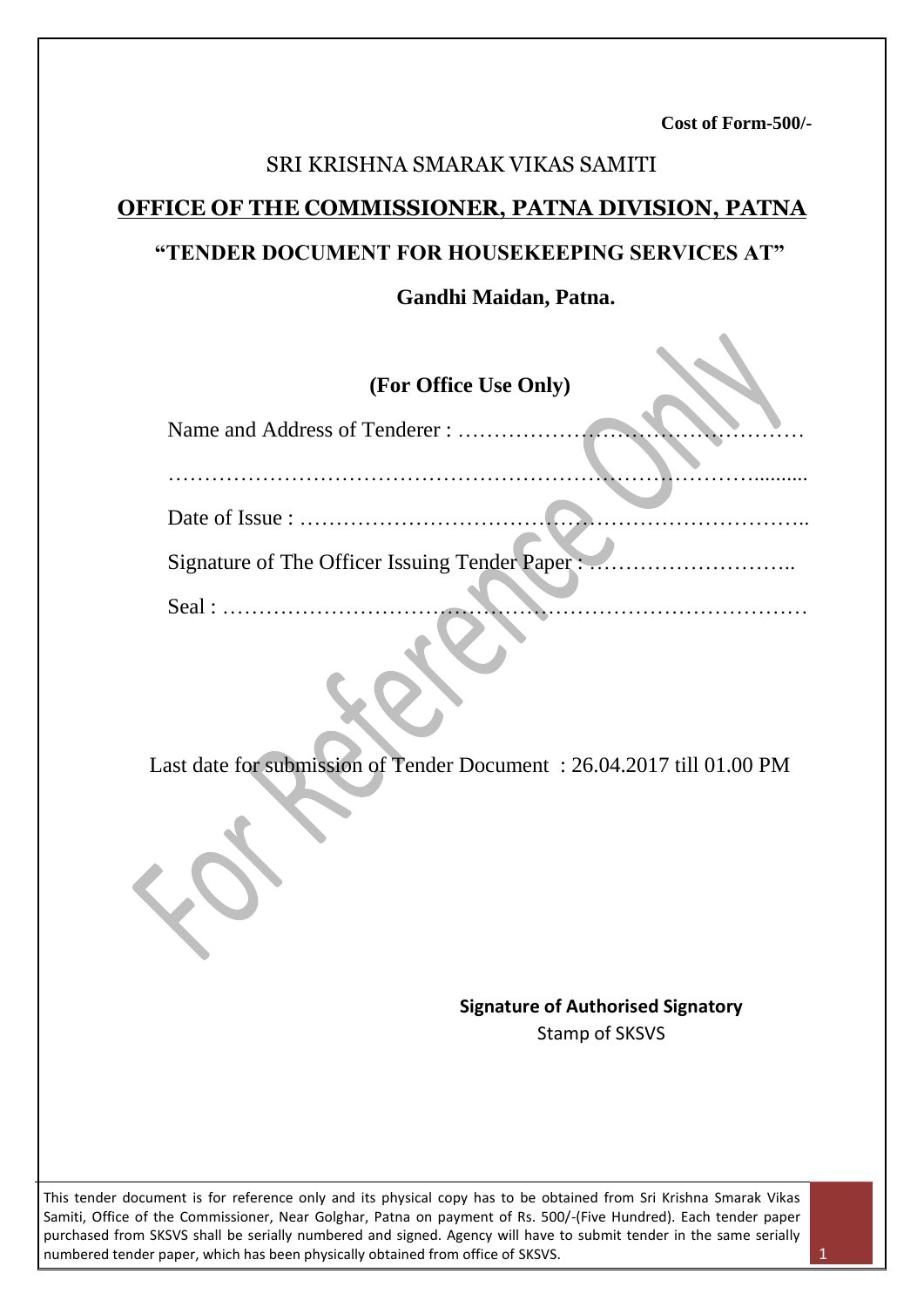## **SRI KRISHNA SMARAK VIKAS SAMITI,**

## **OFFICE OF THE COMMISSIONER, PATNA DIVISION**

## **TENDER DOCUMENT FOR HOUSEKEEPING SERVICES AT:**

## **Gandhi Maidan, Patna**

### **Contents:**

| SI. No. | <b>PARTICULARS</b>                      | <b>PAGE No</b> |
|---------|-----------------------------------------|----------------|
|         | <b>GENERAL INSTRUCTION TO TENDERERS</b> | 3-6            |
|         | <b>SCOPE OF HOUSEKEEPING SERVICES</b>   | 7-9            |
|         | <b>TECHNICAL BID</b>                    | $10 - 11$      |
|         | FINANCIAL BID                           |                |

### **Important Dates:**

- 1. Last date for submission of Tender Document : 26.04.2017 till 01.00 PM
- 2. Opening of Technical Bid : 26.04.2017 at 01.30 PM
- 3. Opening of Financial Bid : To be informed later
- 
- 
-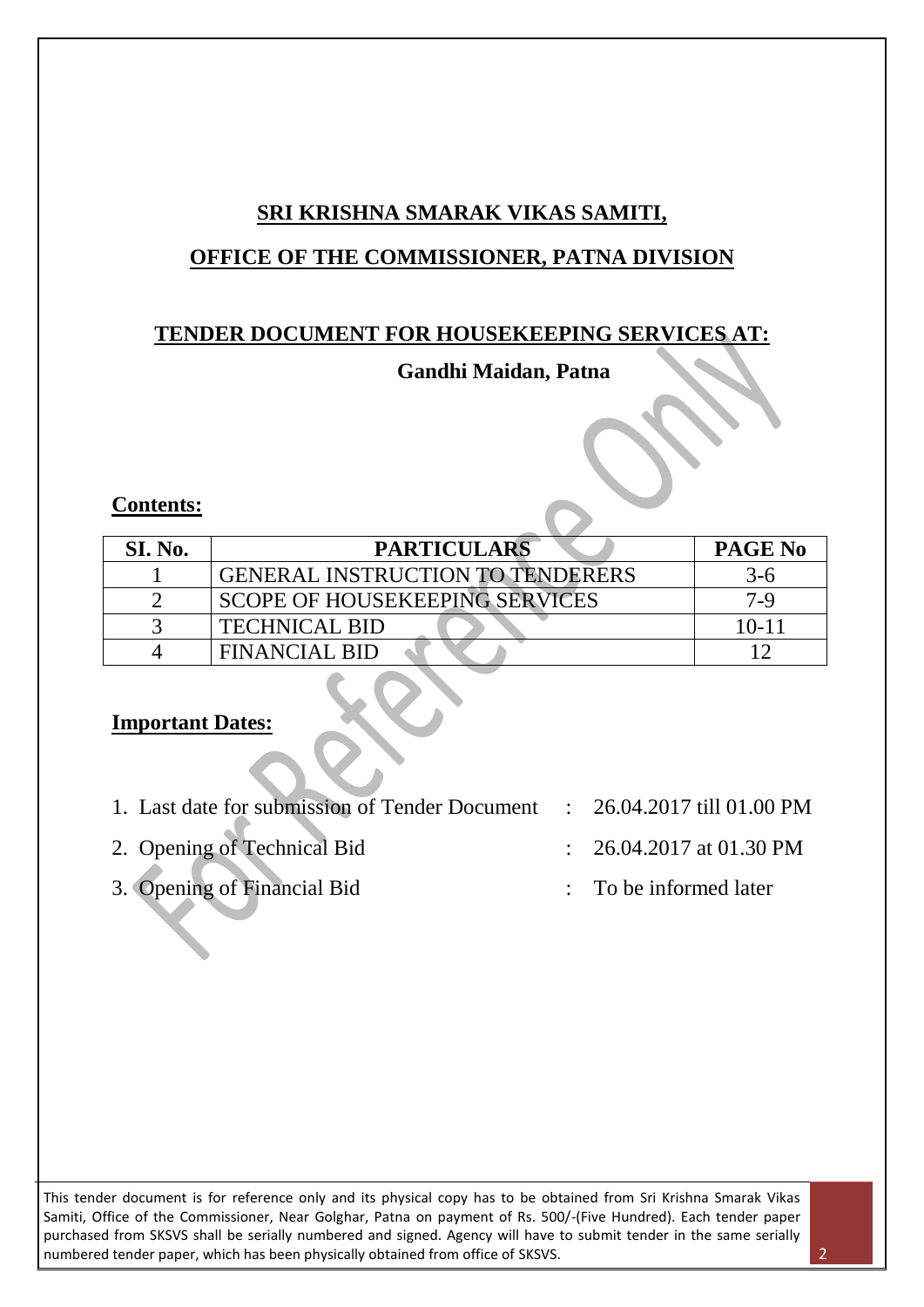### **GENERAL INSTRUCTIONS TO TENDERERS**

- 1. The Commissioner, Patna Division-Cum-Chairman, Sri Krishna Smarak Vikas Samiti invites sealed tender from the interested reputed Firms/Organization for providing Housekeeping Services with modern equipments and best quality manpower for **Gandhi Maidan** campus Patna for eleven months.
- 2. Tender document Containing details about NIT, General Guidelines, Qualification criteria, Scope of housekeeping work, Term & Conditions and Technical & Financial bid, can be purchased from Sri Krishna Smarak Vikas Samiti, Office of Commissioner, Patna Division, Patna on all working days, in office hours on or before ....................... by paying a non refundable fee of **Rs. 500.00** (Rs. Five hundred).
- 3. Completed Bid in all respect must be dropped at Sri Krishna Smarak Vikas Samiti, Office of Commissioner, Patna Division, Patna with all enclosure duly signed on every page by tenderer or his authorized representative, on **...................** before **...........** PM. Bidder should read this document carefully and visit the work site before filling in and submitting the tender. Performa-I and Performa-II of Technical bid should be filled completely, in all respect.
- 4. An **Earnest Money Deposit (EMD)** of Rs. 35,000/- (Rs. Thirty Five Thousand only) in the form of demand draft/Bankers cheque in favor of **Sri Krishna Smarak Vikas Samiti,** payable at **Patna** must be enclosed with **Technical bid**, without which tender will be summarily rejected.
- 5. Tenders should be submitted, in one sealed envelope super scribed as **"Tender for Housekeeping services for Gandhi Maidan"** containing two separate sealed envelopes. One for Technical bid (Super scribed as "**Technical Bid**"**)** and another for financial Bid (super scribed as **"Financial Bid")** and addressed to Commissioner, Patna Division, Patna.
- 6. EMD will be forfeited, if bidder withdraws his bid after submission. EMD shall be returned after finalization of bidding process.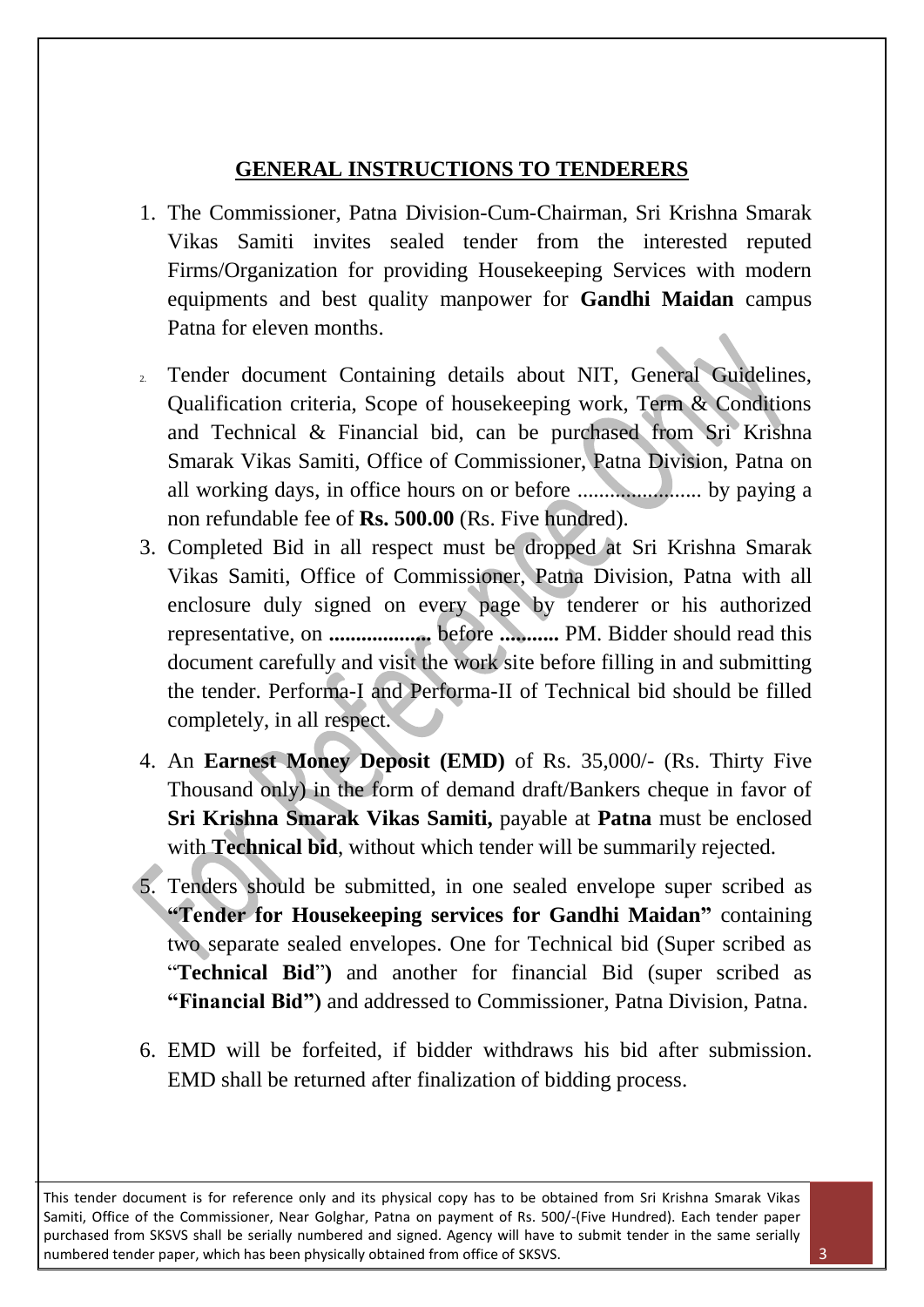- 7. The successful bidder shall have to deposit bank security/demand draft of Rs. 2,00,000.00 (two lakhs) as performance guarantee at the time of signing of agreement for the assigned work.
- 8. Corrections, overwriting, alteration and whiteners should be avoided. If needed that part should be circled and duly full signed by the bidder.
- 9. Conditional Tender will be summarily rejected. Incomplete bid will be summarily rejected.
- 10.The Agency must quote the basic rate. Applicable Government tax, if any, would be borne by Sri Krishna Smarak Vikas Samiti.
- 11.All matter concerned with this shall be governed by the Indian law both substantive and procedural, in the jurisdiction of High Court, Patna.
- 12.The firm/organization must be having a **Minimum of Three year experience** in Providing Housekeeping services (Cleaning, House Keeping services) in Govt. office/PSUs, and other major institutions.
- 13.The Tender papers and all enclosures (on every page) must be signed separately by each partner of the firm or by a person holding a power of attorney authorizing him/her to do so. Such power of attorney should be produced along with the tender and it must also disclose that the firm is registered under the Indian partnership Act.
- 14. Housekeeping services may further be extended on satisfactory performance and mutual consent on same terms and conditions on yearly basis for another two years.

### 15.**RATES AND PRICE**

15.1 Bidders should quote the rates in the format given at Annexure-1 (financial bid). Incomplete bids will summarily be rejected. All Corrections and alterations in the entries of tender papers will be signed in fully by the Bidder with date. No erasing or over-writings is Permissible.

15.2 The Bidders must quote the basic rate. Applicable Government tax, if any, would be borne by Sri Krishna Smarak Vikas Samiti.

15.3 No additional freight or any other charges, etc, would be payable.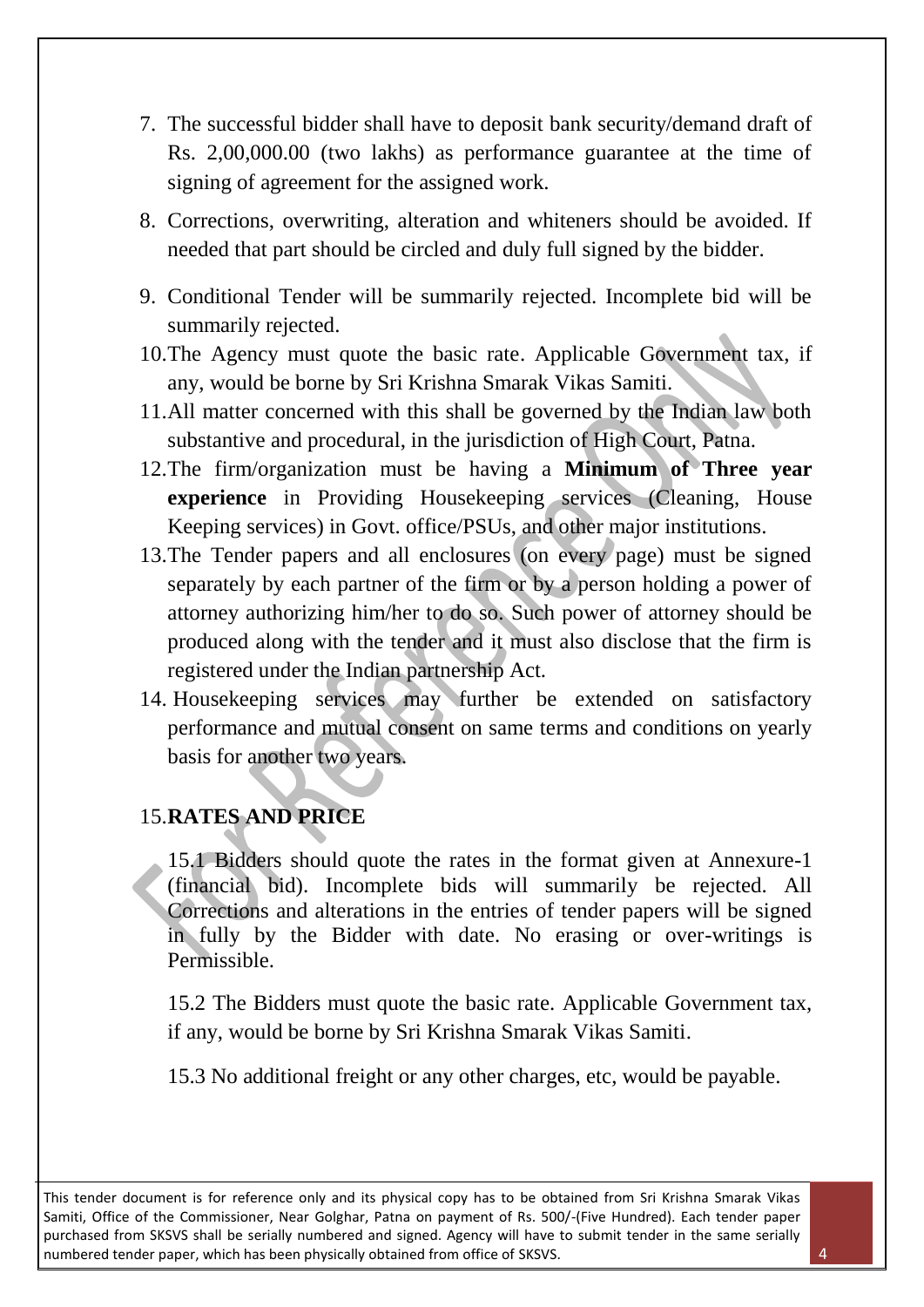### 16. **TERMS OF PAYMENT**

Payment shall normally be released on a monthly basis within a fortnight after the presentation of bill and upon approval of the Commissioner, Patna Division.

S.K.S.V.S will deduct tax at source and all other statutory taxes/charges etc. as applicable from time to time to the amount payable to the agency.

## 17. **DEDUCTIONS FOR EXCEPTIONS**

17.1 if at any stage it is felt by the Chairman/Officer Incharge of Sri Krishna Smarak Vikas Samiti, Patna that the cleaning works are not as per the laid down parameters, office reserves the right to order suitable reduction in payment.

 17.2 **Termination of Contract :** Sri Krishna Smarak Vikas Samiti reserves all the rights to terminate the contract at any time without assigning any reason after giving one month notice.

## 18. **APPLICABLE LAW AND JURISDICTION**

All matters connected with this shall be governed by the Indian law both substantive and procedural, for the time being in force and shall be subject to the exclusive jurisdiction of Courts at Patna.

19. No alternative offer shall be considered.

- 20.Commissioner, Patna Division-Cum-Chairman, Sri Krishna Smarak Vikas Samiti, Patna reserves the right to annul the bidding process at any time prior to award of contract including rejection of any or all bids after the same have received, without hereby incurring any liability to the affected bidder or any obligation to inform the affected bidder/s on the ground of Sri Krishna Smarak Vikas Samiti action.
- 21. Commissioner, Patna Division reserves the right to accept/reject any bid and to cancel the bidding process at any time and reject all bids, at any time prior to placement of order, without, thereby incurring any liability.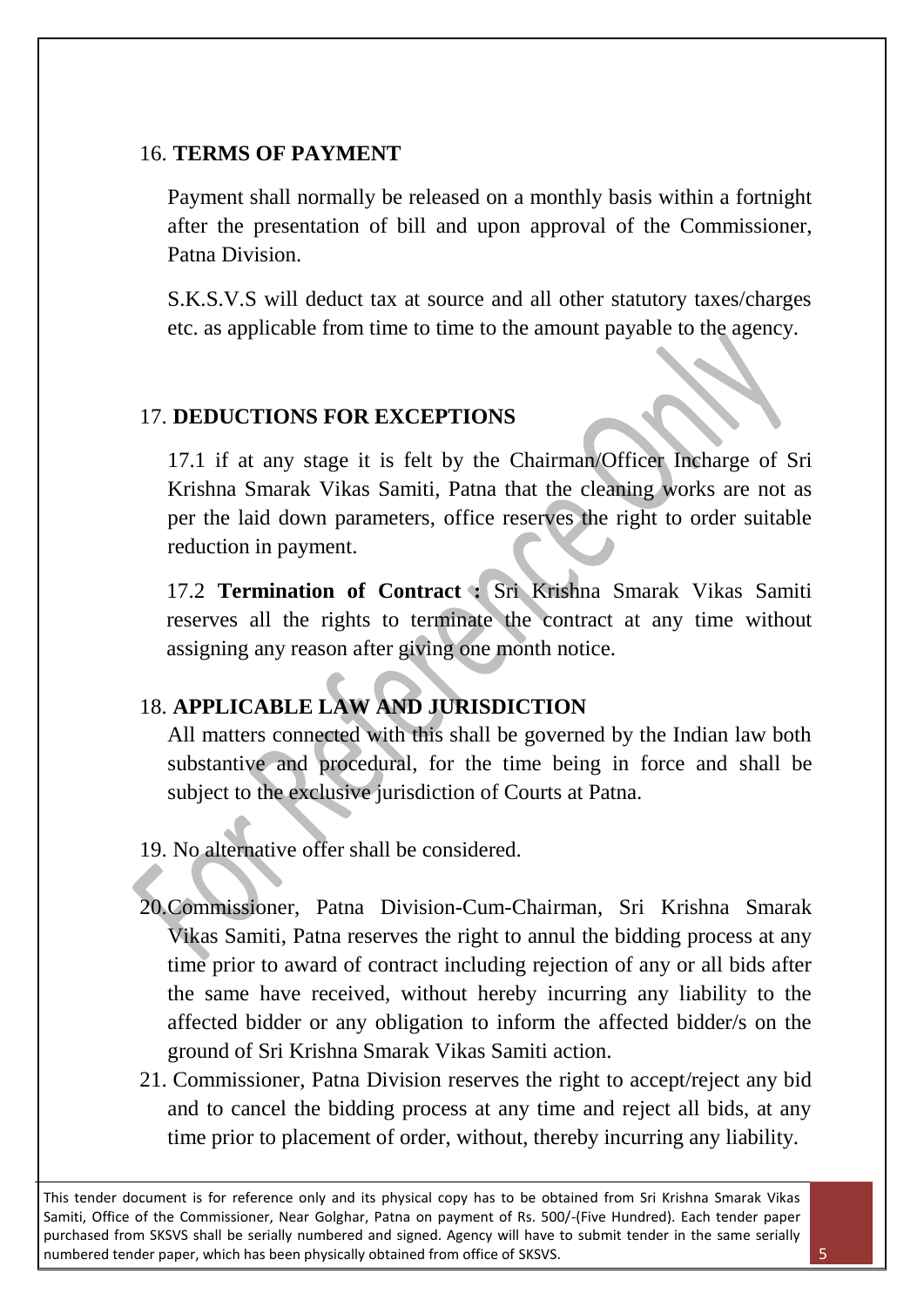### 22. Any clarification on the documents may be obtained form-

*Secretary to Commissioner, Patna Division -cum-Officer Incharge, Sri Krishna Smarak Vikas Samiti, Patna.*

- 23. After the of Letter of Award, the agency is required to enter into an agreement with Sri Krishna Smarak Vikas Samiti, Office of the Commissioner, Patna on terms & conditions as detailed in the tender document.
- 24.The successful bidder shall have to deposit bank security/demand draft of Rs. 2,00,000.00 (two lakhs) as performance guarantee at the time of signing of agreement for the assigned work.
- 25.**Penalty for non-performance :-** SKSVS would make regular assessment of the performance of the agency for the work assigned and at its own discretion may make suitable and appropriate deductions in the monthly payment as per the laid down parameters of the work performed by the agency. If the work performed is found unsatisfactory, SKSVS may debar/blacklist the agency and can award the work at the L1 rate, to the agency having quoted the L2 rate. In case the next agency after having awarded the work, refuses to undertake work or performs unsatisfactorily, SKSVS would go in for the re-tender.
- 26.The Agency shall ensure cleanliness at all times. The Agency shall put in place relievers (in the ratio 6:1) as would be required for the housekeeping staffs working for 26 days in a month. The rate quoted by the agency shall include additional relieving charges of 16.6 % of the rate as well.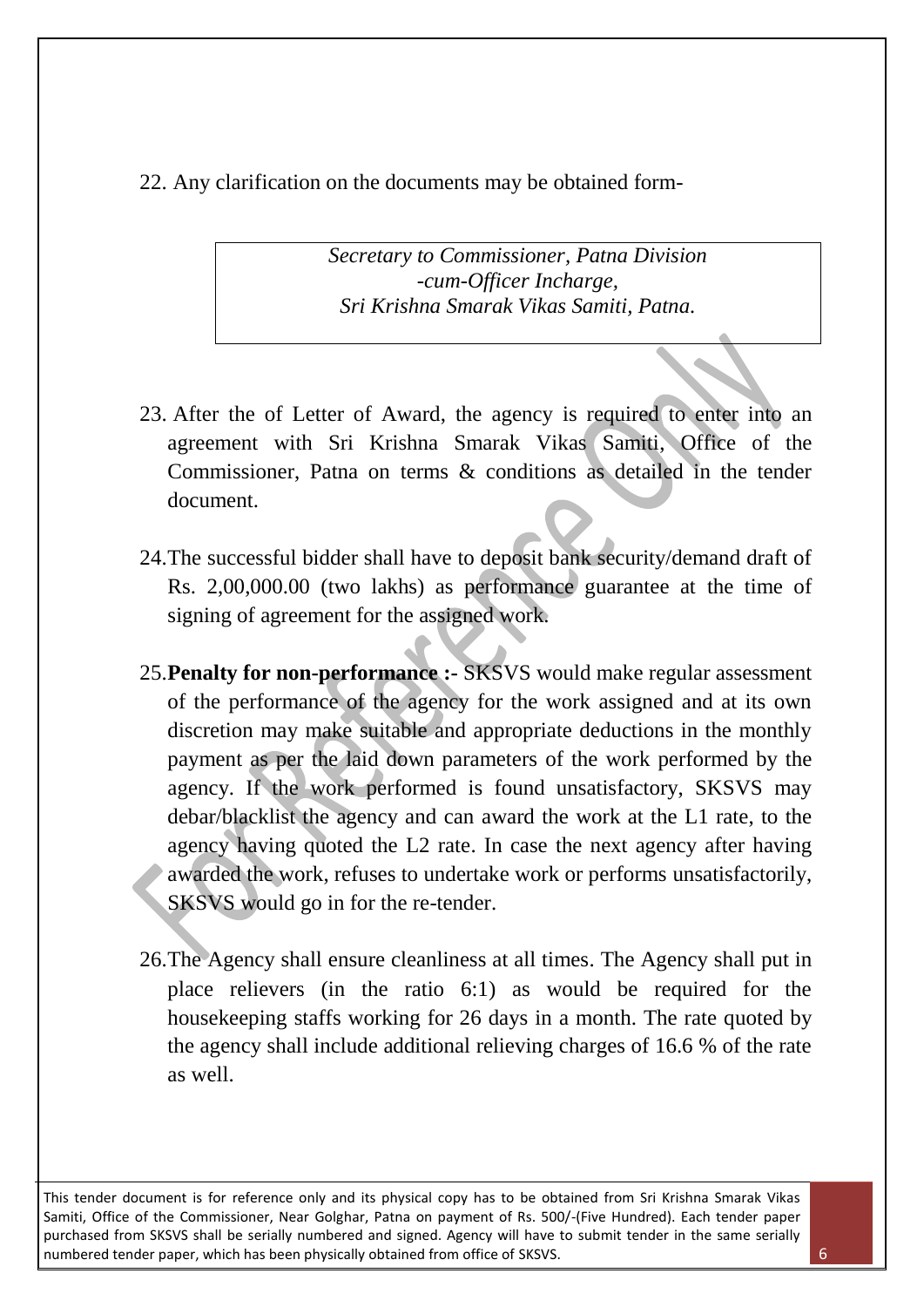## **SCOPE OF HOUSEKEEPING SERVICES/LAWN/GARDEN/ MAINTENANCE**

Housekeep and cleaning work will be done on all days of the week.

## **1. Areas of Buildings and Campus**

a) Gandhi Maidan Campus, Pathway and Drainage.

## **2. Housekeeping work: Broadly the housekeeping work may be subdivide in following services.**

- a. General Housekeeping (Cleaning the Pathway, Lawn and Campus
- b. Horticulture Services (plants in the campus and grass cutting)

## **3. Minimum number of Equipments Required.**

- a) Grass cutting machines 1 Nos.
- b) Vaccum- wet/dry cleaners 1 Nos.
- c) Single disc Scrubbers  $\sim$  1 Nos.
- d) Hand held Trolley  $\sim$  5 Nos.
- e) Hand held Vehicle Carriages 5 Nos. for garbage disposal.

Number and type of equipments may be increased by agency as per their requirement.

## **4. Guidelines for General Housekeeping work and broad details of scope work:**

1. The Service providers is expected to complete cleaning of lawn and pathway, grass trimming, drainage of campus areas as required inside Gandhi Maidan and its campus, as the schedule below.

2. No harm to the existing structure, fittings, finishes, fixings should be done due to bad workmanship, inferior quality of cleaning apparatus used, inferior quality of cleaning agent used, wrong Cleaning process, Mishandling etc. Special care required for specialized type of materials and important things, specialized treatment/cleaning process must be adopted.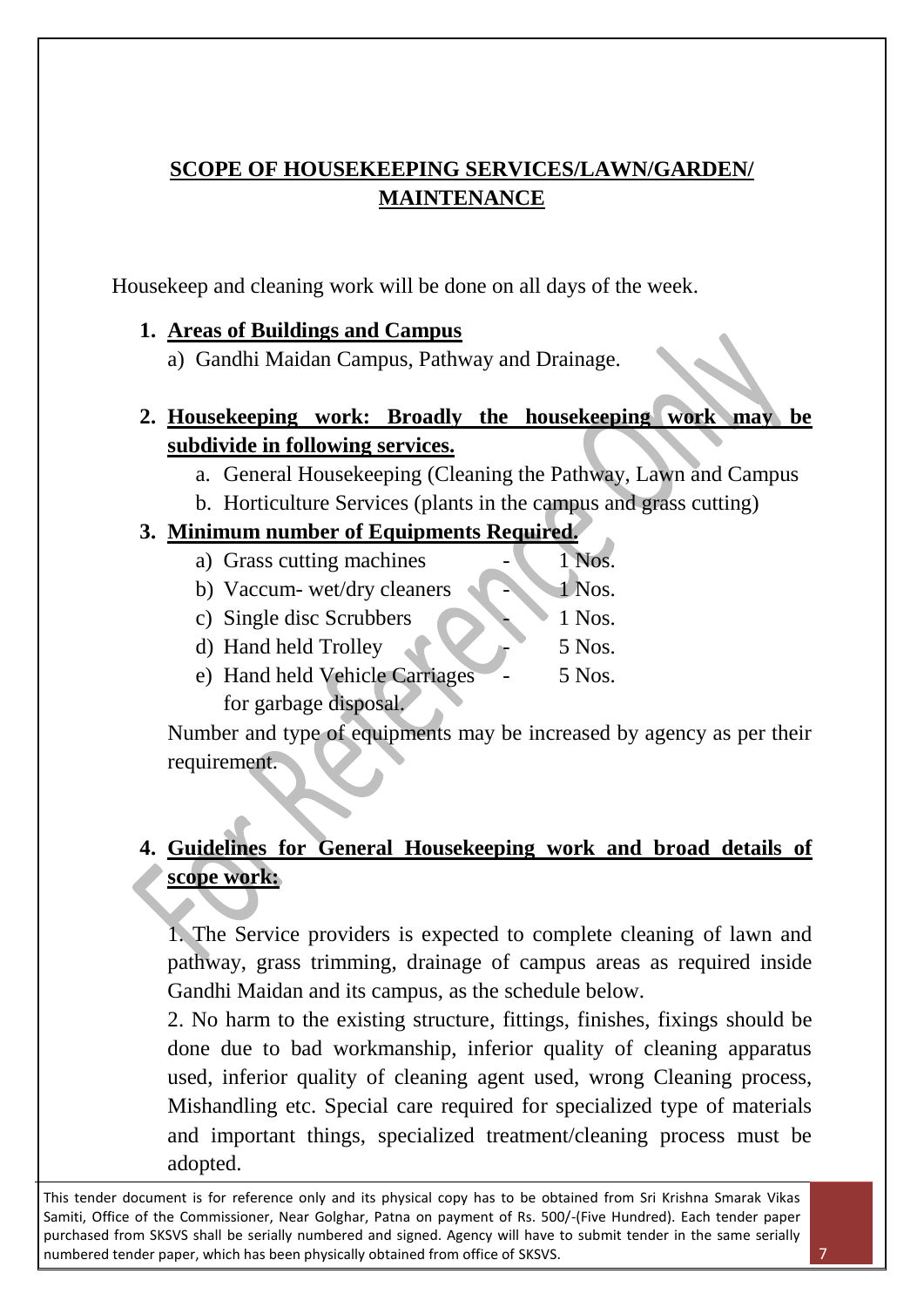3. During conference, rally, meeting and other major functions frequency of cleaning of common areas and lawns will have to be increased to achieve the clear lines.

4. For maintenance of lawn, garden and housekeeping work good quality material like phenyl, Colins, Lizol and other disinfectants etc. and good quality machinery/equipments will be used. The cost of all cleaning material to be borne by the agency.

5. Cleaning of campus also covers drain, sewerage system, rain water pipes, manholes, etc.

6. All the housekeeping staffs will be well dressed as the dress code with certified Photo ID card as specified by the SKSVS.

7. Proper registers/records for the jobs carried out on daily, weekly, fortnightly and monthly basis will be maintained by the Staff of the agency.

8. Successful bidders will have to provide detailed plan of Action of all Staff along within seven days (and after award of work). Failure to do so will be summarily lead to rejection of work award.

9. There will not be extra payment for maintenance/house keeping for any kind of functions organised in these lawn beyond office hours.

10. Compliance of all statutory laws/labour laws is to be made by the agency only and SKSVS has no obligation of the same.

11. The agency shall comply with the statutory provisions of Contract Labour (Regulation & Abolition) Act, 1970; Employees State Insurance Act 1948; Workman's Compensation Act, 1923; Payment of Wages Act, 1936; The Employees Provident Fund (and Miscellaneous Provisions) Act, 1952; Payment of Bonus Act, 1965; The Minimum Wages Act,1948 with all amendments.

### **4. Horticulture Services:**

- a. Maintenance of lawn and garden.
- b. Watering the plants.
- c. Trimming & Maintenance of decorative garden and lawn.

Bidder must employ adult and efficient labour only. Employment of child labour will lead to the termination of the contract. The successful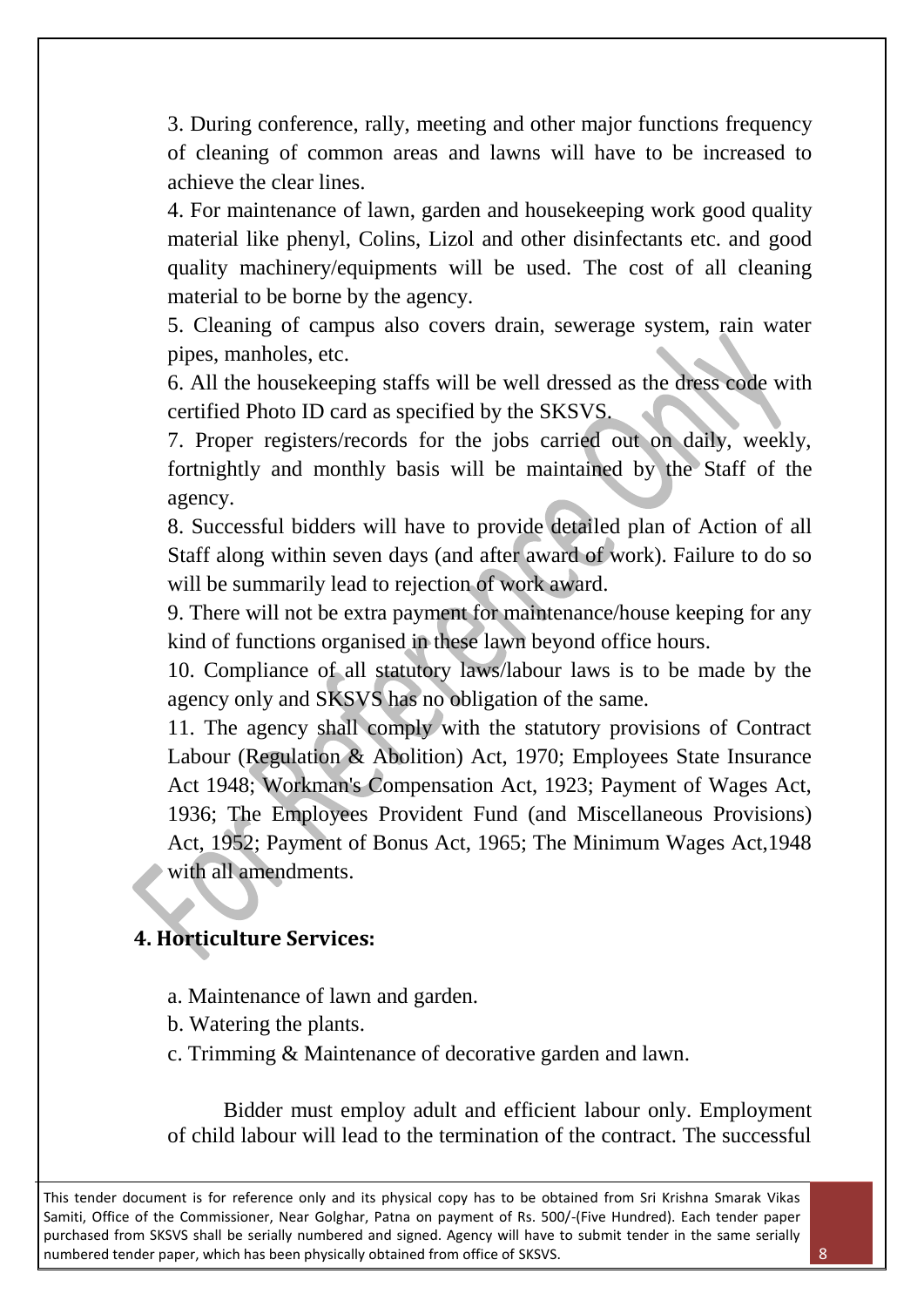bidder shall engage only such workers, whose antecedents have been thoroughly verified including character and other formalities.

The bidder shall ensure that all the workforce deployed wear uniform and ID Card while on duty as specified by Samiti.

#### 6. **Evaluation of work Performed :-**

SKSVS on a regular basis would evaluate the performance of the Agency as laid down in the scope of work. SKSVS would make regular assessment of the performance of the agency for the work assigned and at its own discretion may make suitable and appropriate deductions in the monthly payment as per the laid down parameters/ scope of work of the work performed by the agency. If the work performed is found unsatisfactory, SKSVS may debar/blacklist the agency and can award the work at the L1 rate, to the agency having quoted the L2 rate. In case the next agency after having awarded the work, refuses to undertake work or performs unsatisfactorily, SKSVS would go in for the retender.

#### 7. **Housekeeping : Frequency of cleaning of major items.**

#### **A. Daily Jobs**

| SI.           | <b>Work Details</b>                                     | <b>Remarks</b>     |
|---------------|---------------------------------------------------------|--------------------|
| No.           |                                                         |                    |
|               | Cleaning, of Main Pathway, lawn and Garden.             | Daily              |
| $\mathcal{R}$ | Cleaning of campus, disposal of garbage etc.            | Daily              |
|               | Watering plants indoor & outdoor, garden etc.           | Daily              |
|               | Collection of waste papers/polythene from campus, waste | Daily              |
|               | paper, and putting in bags at the specified location    |                    |
|               | <b>Grass Cutting</b>                                    | As per requirement |
|               | As directed by Sri Krishna Smarak Vikas Samiti.         | Daily              |

#### **B.Monthly Jobs**

|     | <b>Work Details</b>                             | <b>Remarks</b> |
|-----|-------------------------------------------------|----------------|
| No. |                                                 |                |
|     | Cleaning of manholes chambers, sewer etc.       |                |
|     | As directed by Sri Krishna Smarak Vikas Samiti. |                |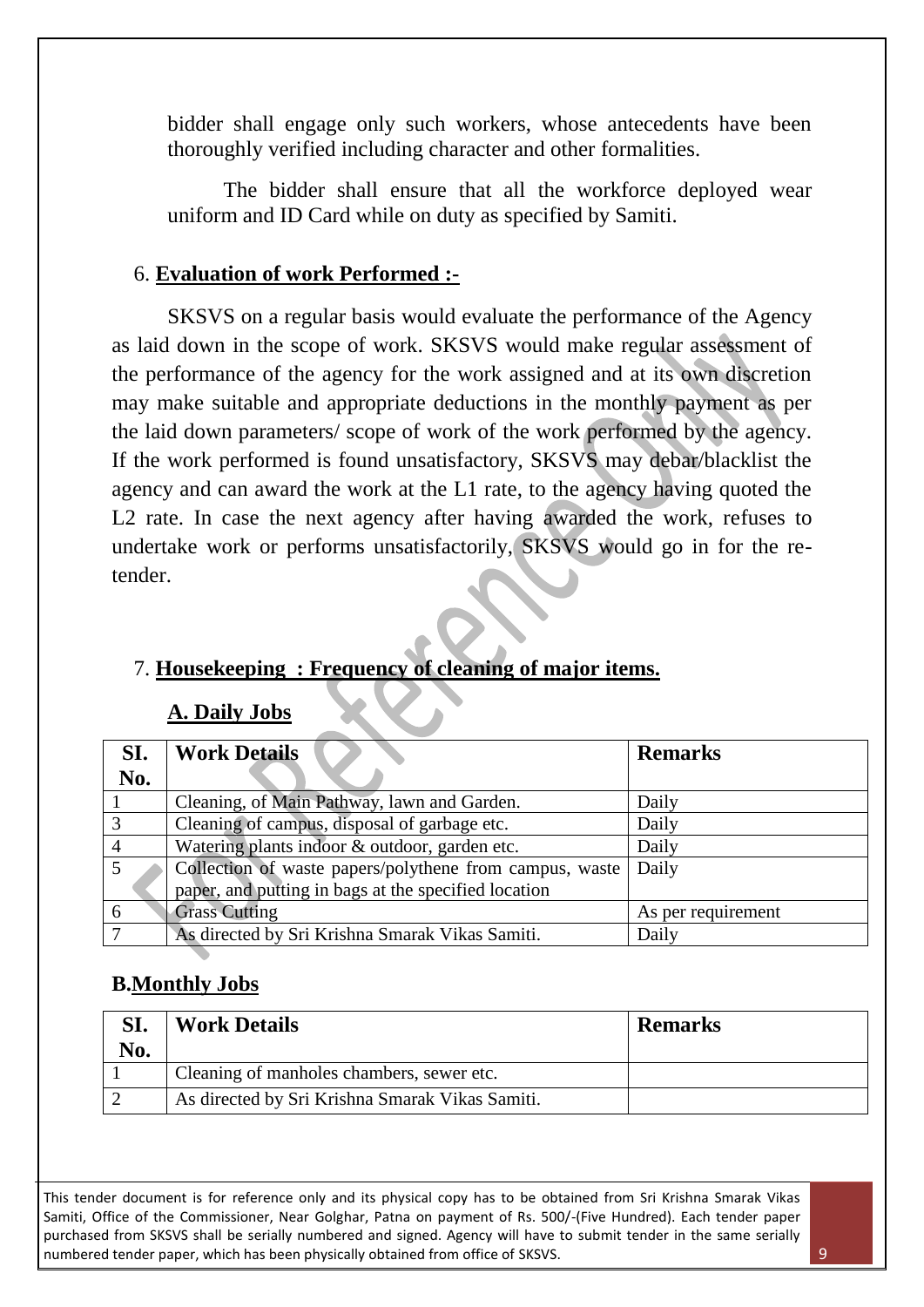## **TECHNICAL BID**

# **(Performa-I) "HOUSEKEEPING SERVICE AT OFFICE OF THE COMMISSIONER, PATNA DIVISION**

| 1. | Name of Tenderer              | $\bullet$<br>$\bullet$ |  |
|----|-------------------------------|------------------------|--|
| 2. | Full Address with             | $\ddot{\phantom{a}}$   |  |
|    | Telephone/Mobile Nos.         |                        |  |
|    | (A) Head Office               | $\bullet$<br>$\bullet$ |  |
|    | (B) Branch/Local Office       | $\bullet$<br>$\bullet$ |  |
| 3. | <b>Earnest Money Details:</b> | $\ddot{\cdot}$         |  |
|    | <b>(Enclose Original</b>      |                        |  |
|    | <b>Bank/Demand Draft)</b>     |                        |  |
|    | 1. Demand/Bank Draft No.      |                        |  |
|    | 2. Bank and Branch Name       |                        |  |
|    | 3. Amount                     |                        |  |

4. Details of Places where housekeeping services are being provided to Govt./PSUs or other major organizations (atleast 3 years experience).

| Housekeeping<br>job carried<br>out during<br>the last 3<br>years | Name of<br><b>Organization</b> | <b>Nature</b><br>of Job | Area<br>covered | <b>Manpower</b><br>deployed | <b>Value</b> | <b>Experience</b><br>certificate/Order<br>etc. |
|------------------------------------------------------------------|--------------------------------|-------------------------|-----------------|-----------------------------|--------------|------------------------------------------------|
|                                                                  |                                |                         |                 |                             |              |                                                |
|                                                                  |                                |                         |                 |                             |              |                                                |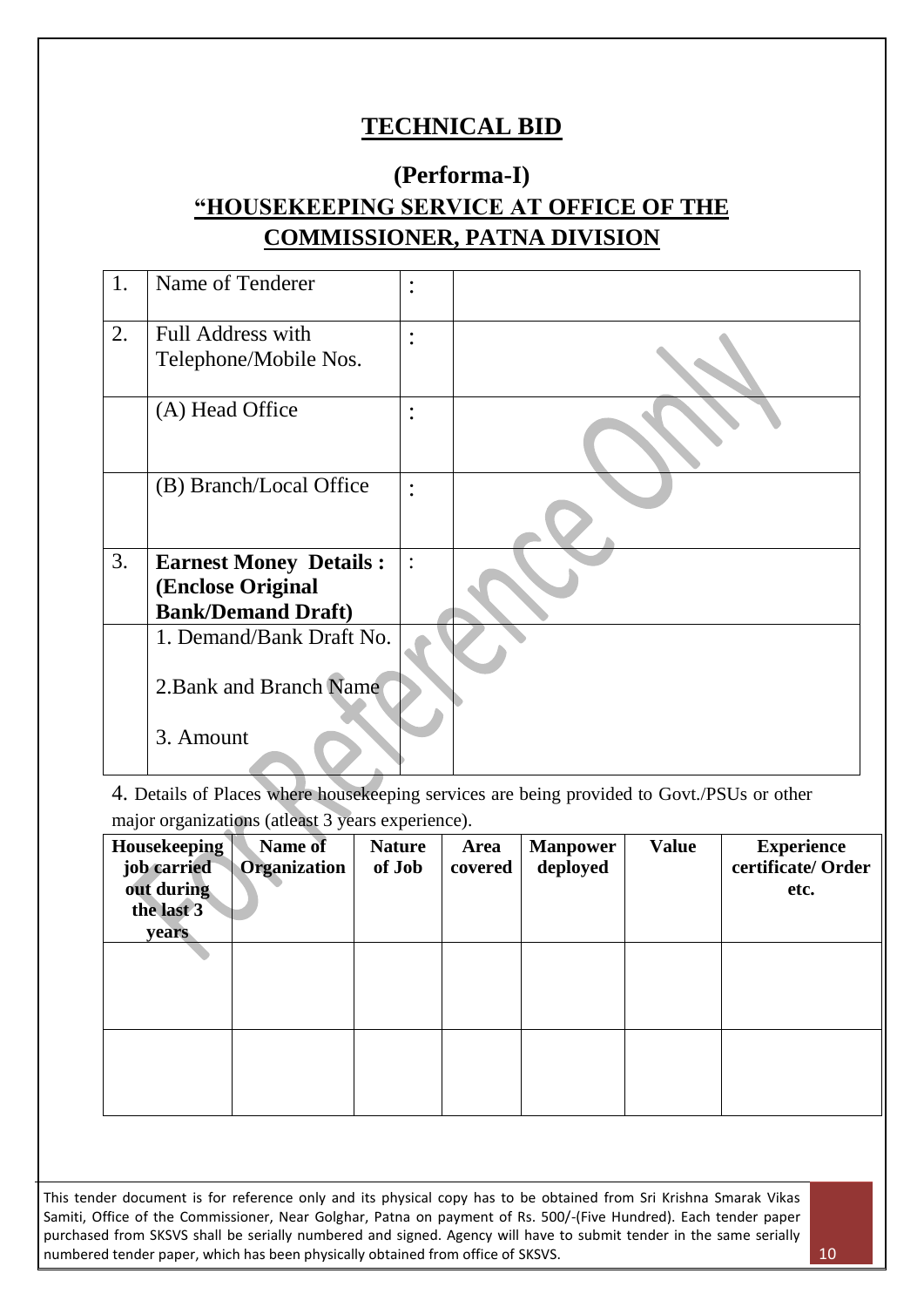| 5. Company's turnover for the last three financial years $(2013-14, 2014-15 \& 2015-16)$ |  |  |
|------------------------------------------------------------------------------------------|--|--|
| (Attach details)                                                                         |  |  |

6. PAN Card (Photocopy)

7. Service Tax Reg. No.

8. Any other relevant information related to housekeeping services, you would like to submit: (Enclose Extra sheet if required)

…………………………………………………………………………………… …………………………………………………………………………………… ……………………………………………………………………………………

9**. Declaration: I/We declare that, the information given above is correct. In case it is found false/incorrect, at any stage, SKSVS may terminate the contract or take suitable action against me/us. I/We have read/gone through the terms, conditions, rules, guidelines etc. of the tender/housekeeping work, and agree to follow the same.**

| Date:<br>. <b>. <b>.</b></b> | (Signature/s of the tenderer/Authorized person) |
|------------------------------|-------------------------------------------------|
|                              |                                                 |
| $Place: \ldots$              | Full Name/s:                                    |
|                              |                                                 |
|                              | Designation:                                    |
|                              |                                                 |
|                              | Stamp:                                          |
|                              |                                                 |

(Please put Signature and name on every page of Bid Document and Enclosures.)